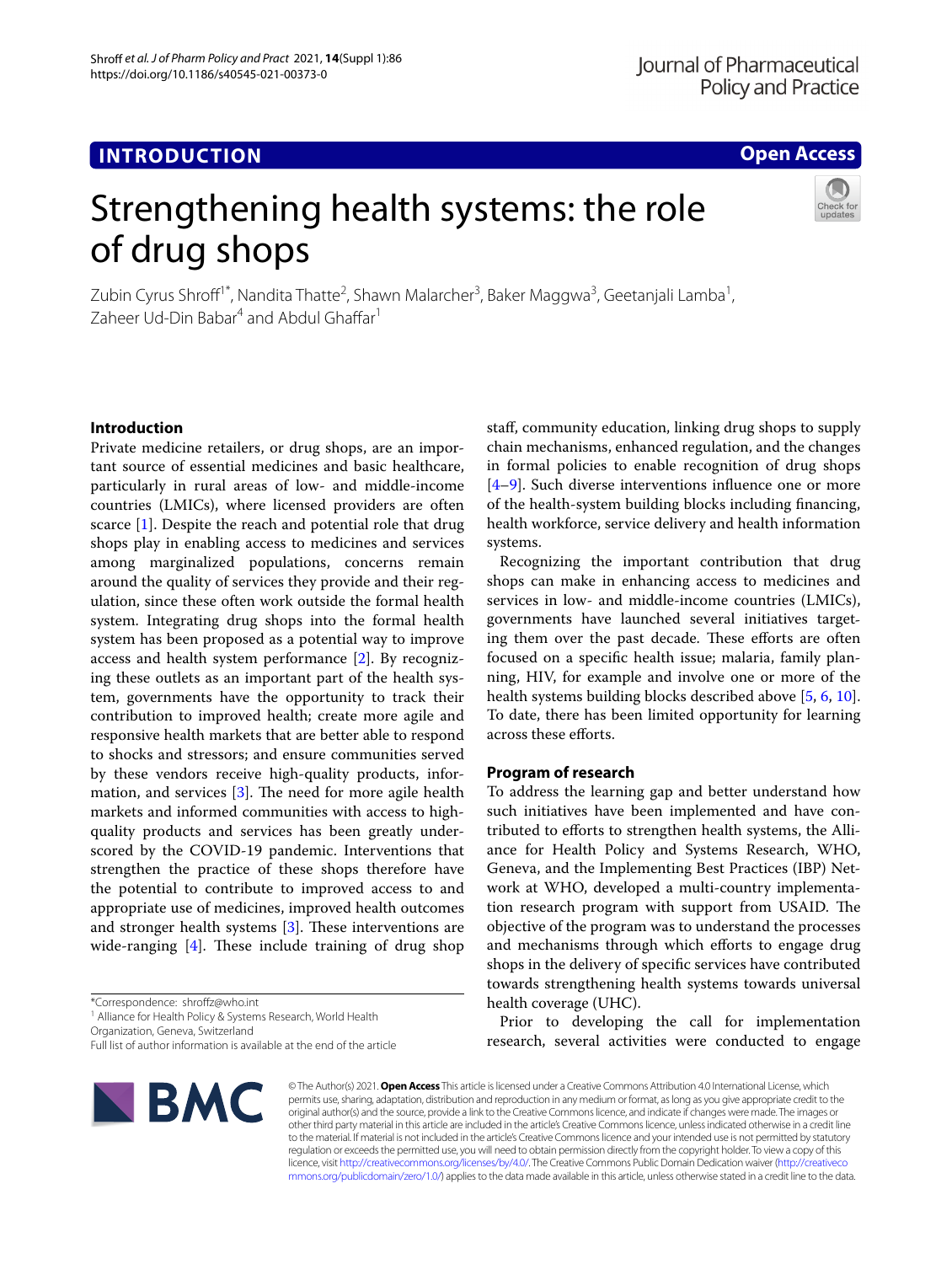NGO, CSO and other implementation partners as part of process. First a robust documentation activity was conducted in several countries (including Uganda and Ghana) to assess the impact and benefts of existing programs focused on provision of services through Drug Shops. Results from these documentation activities were then used to convene a stakeholder workshop in Washington DC in August 2018. This workshop identifed challenges and gaps in knowledge faced by program implementers in engaging drug shops toward stronger health systems. This input, taking into consideration gaps from the implementer perspectives, was then used to design the call for implementation research by WHO resulting in a research agenda fully informed by feldbased implementation experiences. In addition to known interventions to incorporate drug shops into formal health systems, implementing partners also highlighted issues around drug shop operator motivation, training, and behavior change interventions as potential areas to strengthen integration and sustainability into the health system.

Thirty-seven submissions were received in response to the call for research, which closed in January 2019. Submissions were reviewed by external peer reviewers. Based on this peer review process, seven country teams, from Bangladesh, Indonesia, Myanmar, two teams from Nigeria, Tanzania and Zambia were supported to conduct research. This supplement issue of the *Journal of Pharmaceutical Policy and Practice* presents important fndings from the research program. It highlights initiatives implemented in these countries to harness the potential of drug shops in contributing to stronger health systems. In addition to six case studies based on national experiences, it includes one cross-cutting article on factors that make such initiatives successful and one editorial outlining the importance of supply chain management in health systems strengthening efforts. Below we briefly describe each of the articles.

First, Thein et al. examine the role that drug shops play in malaria and tuberculosis programs in Myanmar, where these infectious diseases remain an important cause of morbidity and mortality. Population Services International (PSI) implemented a program for the appropriate screening, referral and management of presumptive TB and malaria cases in Myanmar by drug shops. This initiative involved both a training component, as well as appointing a feld supervisor in each township that was able to support both drug sellers and their clients with providing these services. Based on a structured survey instrument, 86.4% of TB providers and 87.7% of malaria providers were found to use the correct criteria for determining a client as a presumptive TB case or malaria case, respectively. An important facilitator to this was the involvement of a feld supervisor, who greatly assisted drug shops and their clients. The authors found that barriers to adherence to guidelines included drug shop staf preferring use of their clinical judgement and experience rather than guideline-based screening, referral and management. This demonstrates the potential of drug shops to fully engage with the primary health care system in Myanmar, though the importance of adhering to national guidelines needs to be emphasized [\[11](#page-4-5)].

Second, Ferdiana et al. examine the implementation of a public private partnership (PPP) to increase the appropriate use of Artemisinin Combination Therapy (ACT) in the Manokwari district, of West Papua Province, Indonesia, an area where malaria remains endemic. As per the terms of this partnership, private pharmacies are provided ACT at no cost on the condition that these are dispensed based on a physician's prescription and a positive diagnostic test for malaria. ACT replenishment at the pharmacies is contingent on their providing evidence of adherence to dispensing guidelines. The initiative was associated with a substantial increase in the proportion of malaria cases in the district reported by private pharmacies (from 6.9% in 2018 to over 30% in 2019). Pharmacies also reported that the PPP had improved the consistency of ACT supply. However, the coverage of the PPP remained limited with a relatively small proportion of pharmacies in the district actively engaged in the initiative. Reported reasons for this included the limited involvement of physicians in the initiative (some of whom continued to prescribe ACTs without a diagnostic test), increased administrative burden on pharmacies around data reporting and drug procurement, and the lack of fnancial incentives [[12](#page-4-6)].

Patent medicine vendors (PMVs) are a major source of contraception in Nigeria due to geographical, fnancial and sociocultural factors, and injectable contraception remains a popular choice, accounting for approximately 30% of all contraception used by women in Nigeria. Oluwasanu et al. explore the processes and mechanisms through which a pilot intervention to train PMV staf to administer injectable contraceptives increased women's utilization of these products. Based on interviews of PMVs, users, as well as other key-stakeholders employing a mixed methods design, they found that the training PMVs received as part of the pilot intervention and a positive regulatory environment that was enabled by the government temporarily allowing PMVs to legally provide injectable contraceptives as part of the pilot intervention were enablers to increasing the uptake of injectable contraception. On the other hand, ensuring consistent supply of high-quality injectable contraceptives was a challenge. Referral and linkages between PMVs and other facilities that was an integral part of the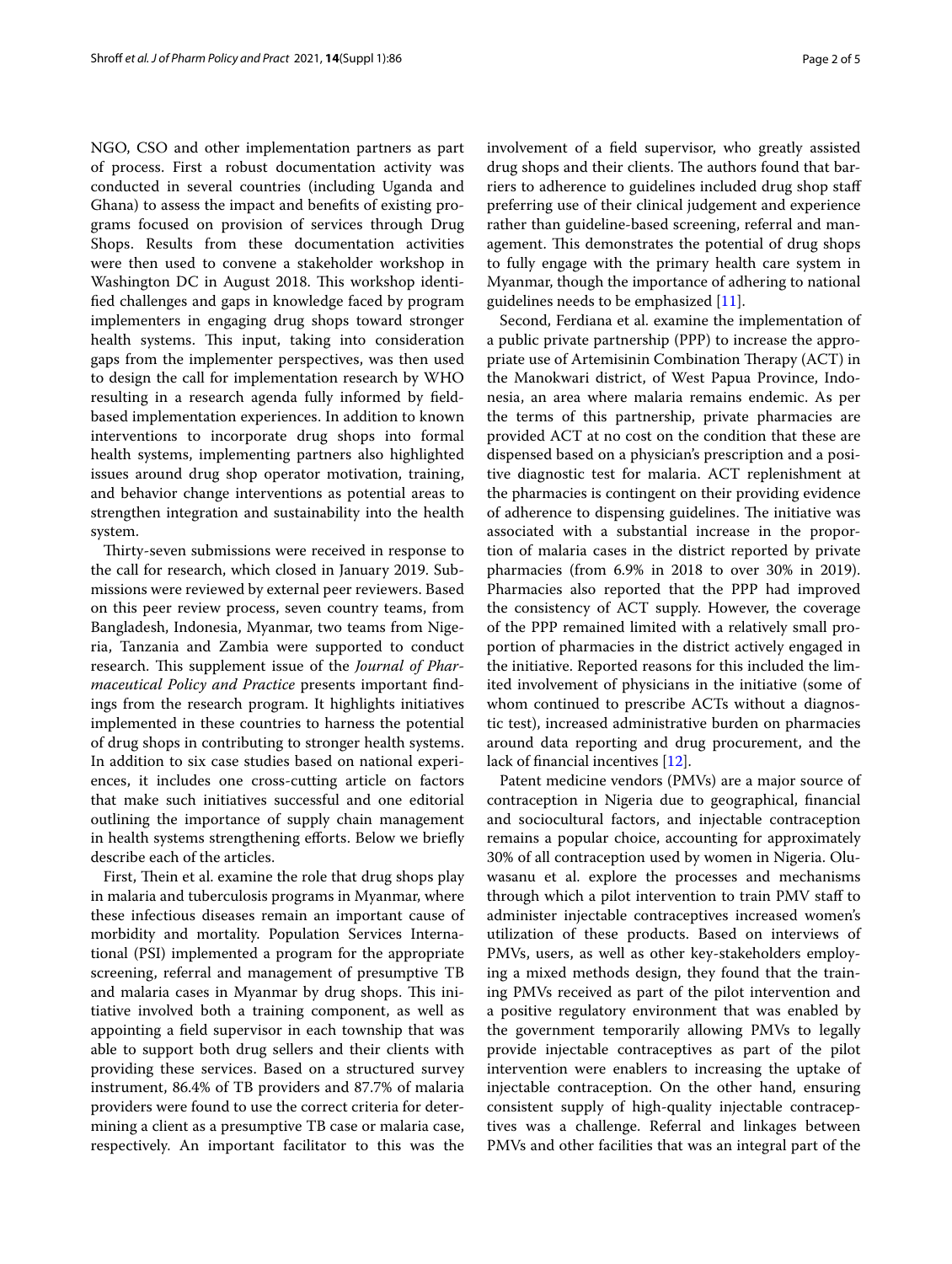intervention remained sub-optimal as did PMV mainte-nance of records of services delivered [\[13](#page-4-7)].

Also in Nigeria, Uneke et al. conducted an assessment of access to patent and proprietary medicine vendors (PPMVs) among nursing mothers and young people in rural communities of south-eastern Nigeria. Using structured questionnaire tools to assess client perceptions of PPMV services and access to medicines among rural populations, they found that nursing mothers overwhelmingly treated children's coughs and cold with antibiotics without consulting a health worker. Respondents largely agreed with the statement that the sale of medicines without a prescription was rampant in their locality. PPMVs were the source of a majority of antibiotics used. Among youth in the area, there was general agreement that PPMVs were easily accessible as a source of care for the rural population. However, only a little over a quarter of youth respondents reported using PPMVs to purchase family planning products, with over 95% of youth on the other hand reporting that they had used PPMVs as a source of antimalarial drugs. The authors highlight the need to train PPMVs in order to enable them to legally provide antibiotics and contraceptives within rural communities, also underscoring the importance of policy change to this end [[14](#page-4-8)].

Next, the paper by Zulu et al. from Zambia examines the implementation of guidelines by that country's medicine regulatory agency to put in place dispensing facilities known as health shops to increase access to quality medicines, particularly in rural areas. These health shops are authorized to sell a defned list of medicines, including anti-malarials and oral contraceptives, over the counter. The guidelines include standards around human resources, drug supplies, waste disposal and record keeping facilities. Factors that facilitated acceptability of guidelines included their perceived relevance, comprehensive training on the guidelines, as well as the potential of their implementation to improve overall delivery of services and enhance the status of these shops within the community. On the other hand, their high cost of implementation, including through what were perceived to be onerous registration requirements as well as the restrictions the guidelines imposed on the medicines that they could sell, were viewed as deterrents to participation in the initiative. The study found that the implementation of the guidelines was associated with the ability of health shops to provide a range of informational and diagnostic services as well as increased referral to public facilities, demonstrating their potential to contribute to stronger health systems in rural Zambia [\[15](#page-4-9)].

Bangladesh's National Drug Policy forbids antibiotic sale in the absence of a physician's prescription. However, antibiotics continue to be available over the counter, with negative implications for the emergence of anti-microbial resistance. Nizame et al. explore awareness of the policy among private drug shop operators as well as users of these shops to identify barriers and facilitators to compliance with the policy. Barriers to compliance with the policy included a limited understanding of the policy among drug shops, as well as disagreements with the content of the policy; despite drug shop operators not being able to legally prescribe antibiotics, many of them felt that they should have the right to do so. In addition, appropriate antibiotic prescribing was hampered by a shortage of qualifed physicians [\[16](#page-4-10)].

The final paper based on the country studies by Lamba et al. brings together learning from the seven projects supported by this research program to better understand the range of factors and their interactions that explain the success of initiatives developed by governments to engage drug shops towards stronger health systems in these settings. The authors use a modified version of Bigdeli et al's framework on access to medicines to identify factors at the micro (individual), meso (health service delivery) and macro (health sector and national context) levels. At the micro-level, the fact that drug shops were often the frst and preferred source of care, as well as good pre-existing relationships between community members and drug shop users were found to be important determinants of initiative success. At the level of service delivery, client pressure to provide drugs on demand, which was nearly universal across the countries studied, challenges around procurement, as well as fnancial and administrative burdens related to the initiative (including around reporting requirements) were seen to negatively infuence perceived success. At the macro-level, stakeholder buy-in from multiple sectors and diferent levels of the health system was identifed as a key factor to initiative success. The importance of the different factors varied across settings, with initiative success often dependent on how factors interacted with each other. The paper concludes with recommendations that emphasize the importance of fnancial incentives aligned with public health goals as well as multi-stakeholder collaboration that is often central to policy and legal changes to enable drug shops to contribute to sustainable systems change [[17](#page-4-11)].

To conclude the supplement, an editorial by Ghafar et al. articulates the importance of supply chain management in access to medicines and health services in low- and middle-income countries (LMICs). The COVID-19 pandemic has highlighted the signifcance of supply chain management of essential medicines and services, including therapeutics, diagnostics and vaccinations. The authors make the case that supply chains are an intrinsic part of the health system and that supply chain management should be recognized as an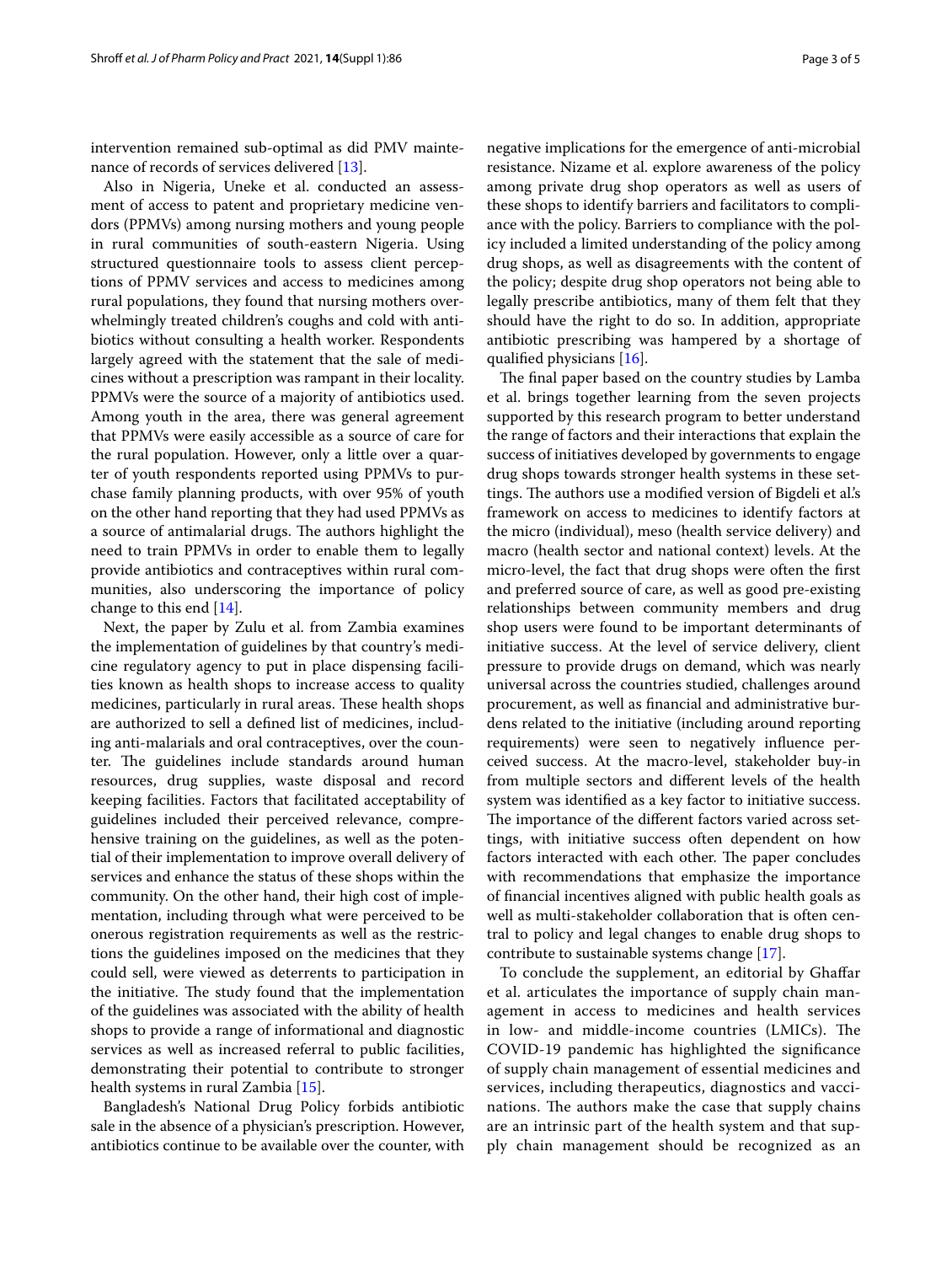essential competency for public health professionals. This thus calls for the immediate attention of academics, funders and policymakers towards the subject of supply chain management, including through supporting formal training of practitioners in this area [\[18](#page-4-12)].

## **Conclusion**

The articles in this special issue offer new knowledge on how countries have been able to implement initiatives engaging drug shops in a variety of settings and targeting a broad range of issues. They demonstrate the importance of initiatives that combine eforts to regulate drug shops with tangible incentives (whether they are fnancial incentives or incentives in terms of recognition) for drug shops to engage with the formal health system. They make clear the central role of people in both the success of initiatives as well as their failure. The ease of access to drug shops in rural areas is what enables them to contribute to service delivery in places where there are few if any formal providers. However, in almost all studies, drug shops noted that client pressure to provide medication on demand was a major barrier to eforts to ensure that access to medicines was appropriate, something that is central to preventing misuse of antibiotics. The studies also make the case for greater engagement with drug shop operators in the development of policies and programs that afect them. This will enable an increased sensitization to the public health challenges resulting from unrestricted access to medicines as well as the co-production of policies and guidelines that have the buy-in of drug shops and that can be feasibly implemented in these settings. By engaging implementers in the generation of research priorities and framing research questions, the program has resulted in the production of fndings that are directly relevant to real-world program implementation and may contribute to longer term sustainability once fully implemented. Additionally, this program has also strengthened research capacities within the study countries, enlarging the community of researchers engaged in the study of more efectively using drug shops to contribute to UHC objectives.

Finally, the ongoing collaboration between the Alliance, the Implementing Best Practices Network and the country-based research teams demonstrates the Alliance for HPSR's unique role in convening diverse groups of actors and organizations. Together, the new knowledge generated by this group can help inform approaches for the design and implementation of successful strategies to engage drug shops to bring about sustainable systems change to move towards UHC.

#### **Acknowledgements**

We express our gratitude to participants from all of the country research teams whose active engagement greatly facilitated the development this article.

#### **Disclaimer**

The views in the paper (s) are those of the authors and not of their respective institutions. ZS, NT, GL and AG are staff members of the World Health Organization, they themselves are responsible for the views expressed in this Article that do not necessarily represent the views, decisions or policies of the World Health Organization.

#### **About this supplement**

This article has been published as part of a supplement of the Journal of Pharmaceutical Policy and Practice Volume 14, Supplement 1 2021: Strengthening health systems: The Role of Drug Shops. The full contents of the supplement are available at [https://joppp.biomedcentral.com/articles/supplements/](https://joppp.biomedcentral.com/articles/supplements/volume-14-supplement-1) [volume-14-supplement-1.](https://joppp.biomedcentral.com/articles/supplements/volume-14-supplement-1)

#### **Authors' contributions**

ZS, GL, NT, SM and BM contributed to the drafting and revision of the manuscript. All authors read and approved the fnal manuscript

#### **Funding**

This research was supported by funding from the Alliance for Health Policy and Systems Research with support from USAID. The Alliance is supported through both core funding as well as project specifc designated funds. The full list of Alliance donors is available here: [https://www.who.int/alliancehpsr/](https://www.who.int/alliancehpsr/partners/en/) [partners/en/.](https://www.who.int/alliancehpsr/partners/en/)

#### **Availability of data and materials**

Not applicable.

#### **Declarations**

**Ethics approval and consent to participate** Not applicable.

#### **Consent for publication**

All authors have consented to the publication of this manuscript.

#### **Competing interests**

The authors declared no competing interests.

#### **Author details**

<sup>1</sup> Alliance for Health Policy & Systems Research, World Health Organization, Geneva, Switzerland. <sup>2</sup>Implementing Best Practices Network, World Health Organization, Geneva, Switzerland.<sup>3</sup> Office of Population and Reproductive Health, United States Agency for International Development, Bureau for Global Health, Washington DC, USA. <sup>4</sup> Centre for Pharmaceutical Policy and Practice Research, Department of Pharmacy, University of Huddersfeld, Queensgate, Huddersfeld, UK.

#### Published: 16 November 2021

#### **References**

- <span id="page-3-0"></span>Beyeler N, Liu J, Sieverding M. A systematic review of the role of proprietary and patent medicine vendors in healthcare provision in Nigeria. Grifths UK, editor. PLOS ONE. 2015;10(1):e0117165.
- <span id="page-3-1"></span>2. Kitutu FE, Mayora C, Johansson EW, Peterson S, Wamani H, Bigdeli M, et al. Health system efects of implementing integrated community case management (iCCM) intervention in private retail drug shops in South Western Uganda: a qualitative study. BMJ Glob Health. 2017;2(Suppl 3):e000334.
- <span id="page-3-2"></span>3. Babar ZUD, Vaughan C, Scahill S. Pharmacy practice: is the gap between the north and south widening? South Med Rev. 2012;5(1):1–2.